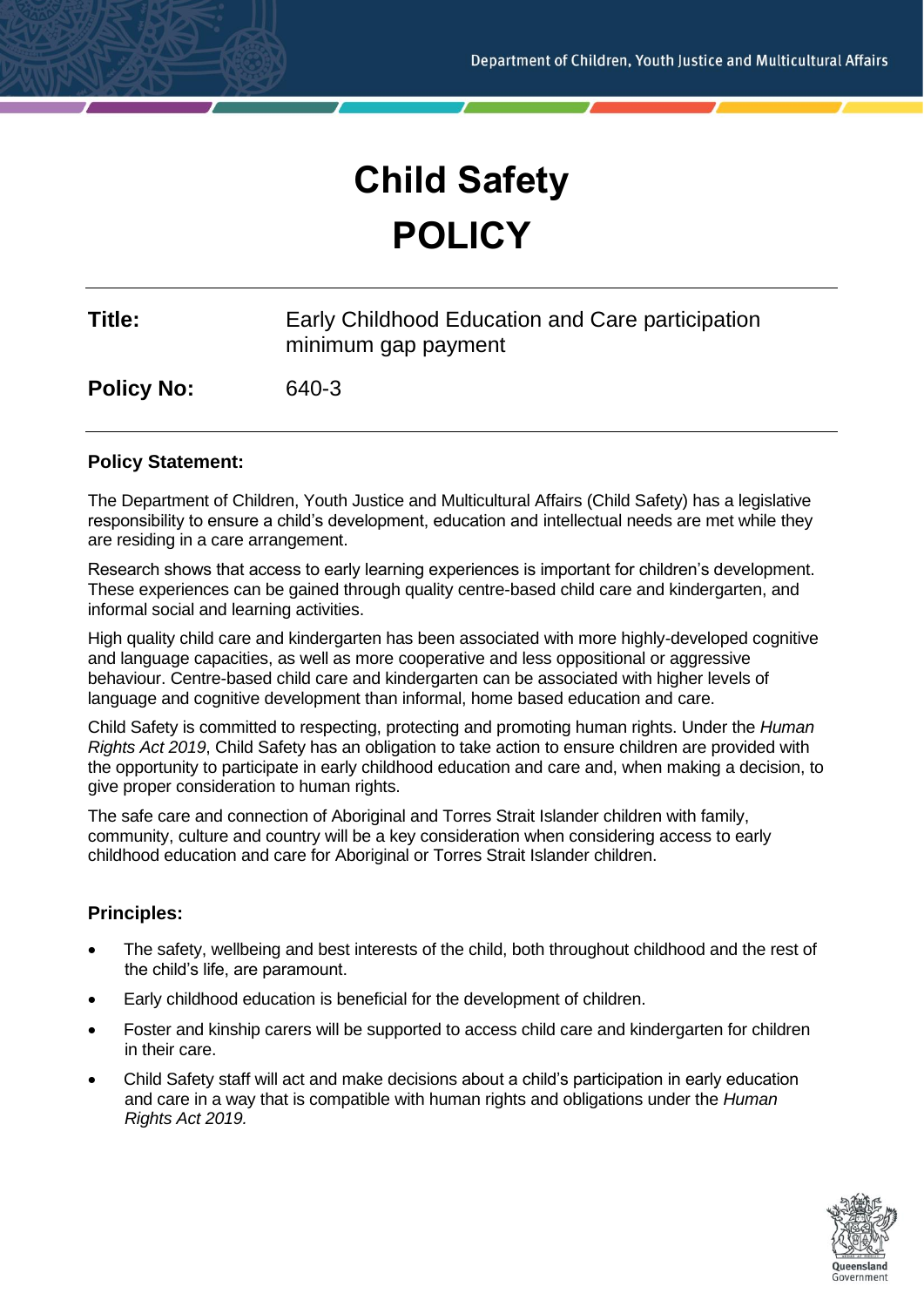• The five elements of the child placement principle (prevention, partnership, placement, participation and connection) under the *Child Protection Act 1999*, section 5C) apply to all processes, decisions and actions for an Aboriginal or Torres Strait Islander child.

# **Objectives:**

The aim of this policy is to enhance a child's early education and learning opportunities, to help improve life-long educational outcomes.

The 'Early childhood education and care participation minimum gap payment' will provide young children with greater access to centre-based child care and kindergarten, by assisting foster and kinship carers with these out-of-pocket costs.

#### **Scope:**

This policy acknowledges that the costs arising from a child's attendance in centre-based child care and kindergarten are not included as part of the Fortnightly Caring Allowance.

The policy provides payment of an 'Early childhood education and care participation minimum gap payment' of \$40 per week per child (\$2000 per annum) to assist carers meet the costs arising from the child's attendance at centre-based child care and kindergarten. If the amount payable is less than \$40 per week, Child Safety will pay the full gap cost. Prior approval of the financial delegate is not required.

To be eligible for this payment, the child will:

- be aged one to five years and not yet commenced prep
- be subject to an interim or final child protection order granting custody or guardianship to the chief executive
- reside with an approved carer in family based care, and
- attend an approved child care service, specifically a kindergarten, long day care or limitedhours care service.

Where the out-of-pocket costs exceed the Australian Government child care payments, and the 'Early childhood education and care participation minimum gap cost payment', further financial assistance for the carer may be available through child related costs (CRC) – refer to the procedure *Child Related Costs – Education and Child Care Support (645-2)*. This differs to the 'Early childhood education and care participation minimum gap payment', as it is a discretionary payment requiring the pre-approval of the CSSC Manager, after all other entitlements have been used.

Children subject to a child protection order granting long-term guardianship to a suitable person may be considered for this payment where it has been approved as part of the case plan for the child, prior to an application being made to the Childrens Court.

Approved child care services are those approved by the Department of Human Services for eligibility for Australian Government payments such as Child Care Benefit (CCB) and Child Care Rebate (CCR), because they meet certain standards and requirements. Where the carer's eligibility for CCB and CCR has been established by the Australian Government, this is regarded as confirmation of an approved child care service. For the purpose of the 'Early childhood education and care participation minimum gap payment' only a selection of these child care service types will be eligible, specifically long day care, limited hours care and kindergarten.

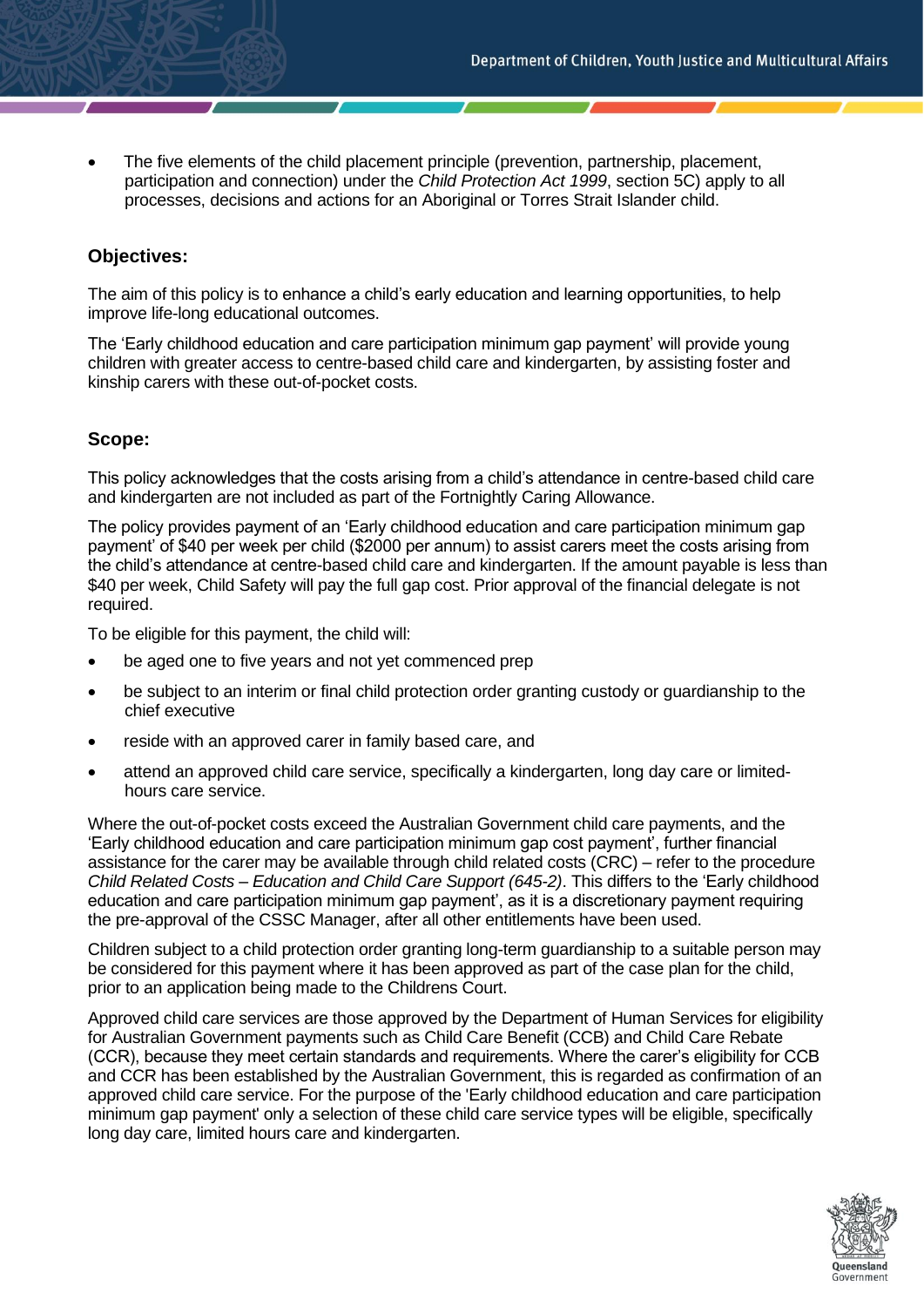# **Roles and Responsibilities:**

The Child Safety Officer and the carer will discuss a child's attendance at a child care service or kindergarten program, which may include consideration of the reasons for the child attending child care, the type of child care being considered, the selection of a child care service, the hours of attendance required, the proposed cost and the financial support being sought. In some situations, Child Safety may seek to include the views of the child's parents.

Carers are required to lodge an application for CCB to the Australian Government, Department of Human Services, as administered through Centrelink. This application will automatically test their eligibility for the CCR. Even if a carer has zero entitlement to CCB, they may still be eligible to receive the CCR. When carers are completing this claim, it is advisable for the carer to elect to have Australian Government payments directly to the child care service as a fee reduction.

The Child Safety Officer is responsible for identifying that the child attends early childhood education, in the child's education tab in ICMS.

## **Financial Processing**

Information about financial processing for early childhood education and care cost is outlined in the procedure *Child Related Costs – Education and Child Care Support (645.2)*.

## **Authority:**

*Child Protection Act 1999*, sections 4, 5A, 5B, 12, 13, 122, 159C *Financial Accountability Act 2009 Financial and Performance Management Standard 2009*

# **Delegations:**

Refer to instruments of delegation for delegations relevant to early childhood education and care decisions.

Refer to the financial delegations schedule for relevant financial delegations.

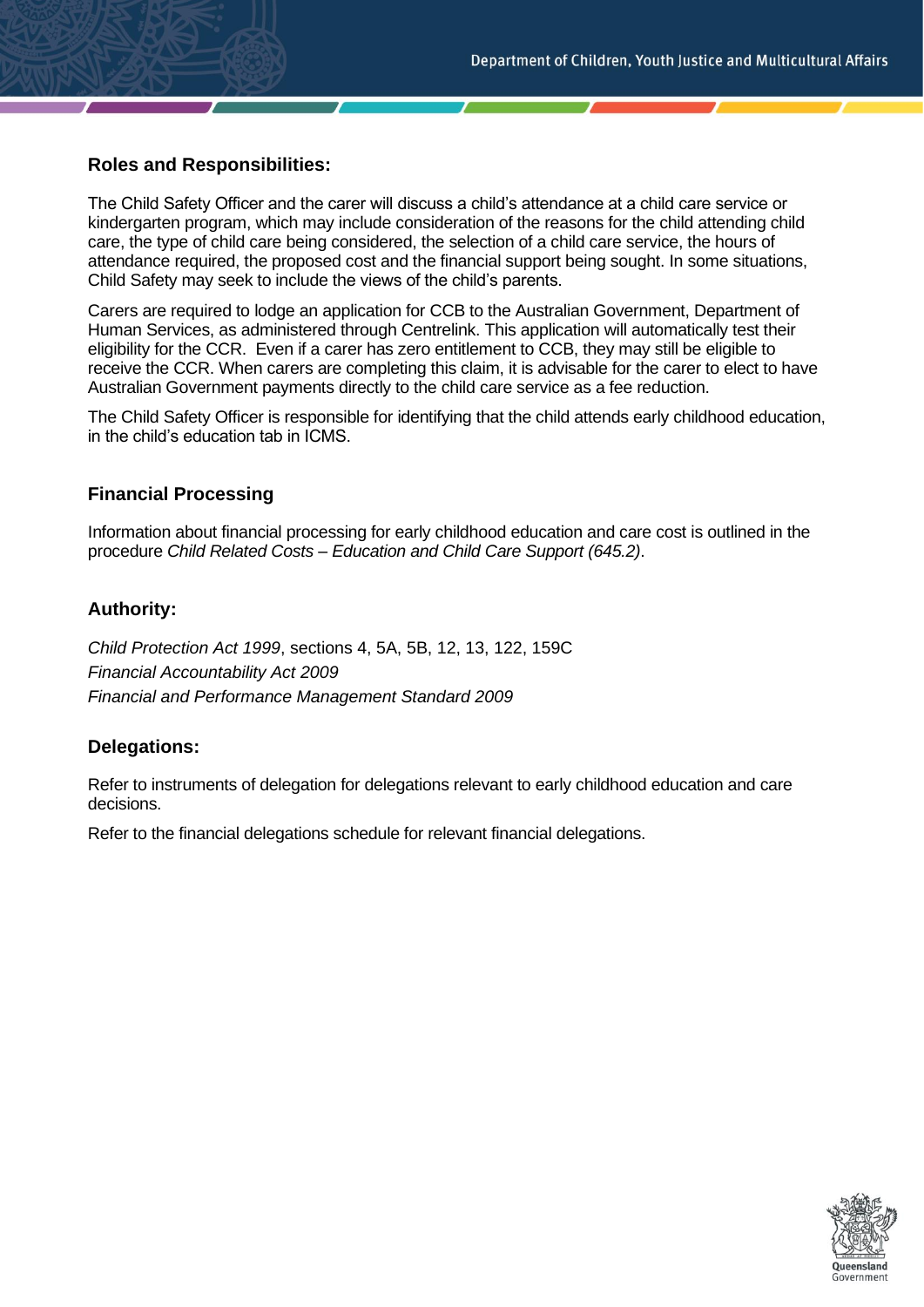| <b>Records File No.:</b> | 12/270/120617                    |
|--------------------------|----------------------------------|
| Date of approval:        | 06 July 2020                     |
| Date of operation:       | 06 July 2020                     |
| Date to be reviewed:     | 06 July 2023                     |
|                          |                                  |
| Office:                  | Office of the Chief Practitioner |
| <b>Help Contact:</b>     | <b>Child Protection Practice</b> |

#### **Links:**

#### **Procedures**

Child Safety Practice Manual, Support a child in care and Provide and review care Financial Management Practice Manual Child Related Costs – Education and Child Care Support (645-2)

#### **Related Legislation or Standard**

#### *Human Rights Act 2019*

Statement of commitment between the Department of Child Safety, Youth and Women and the foster care services and the carers of Queensland

Schedule of Financial Delegations

#### **Related Policies**

Case planning (263) Child related costs (645) Immunisation of children in care (638) Information sharing for service delivery coordination (403) Payments policy and procedure (FME013)

#### **Rescinded Policies**

640-2 Early Childhood Education in Care participation Minimum Gap Payment

Deidre Mulkerin